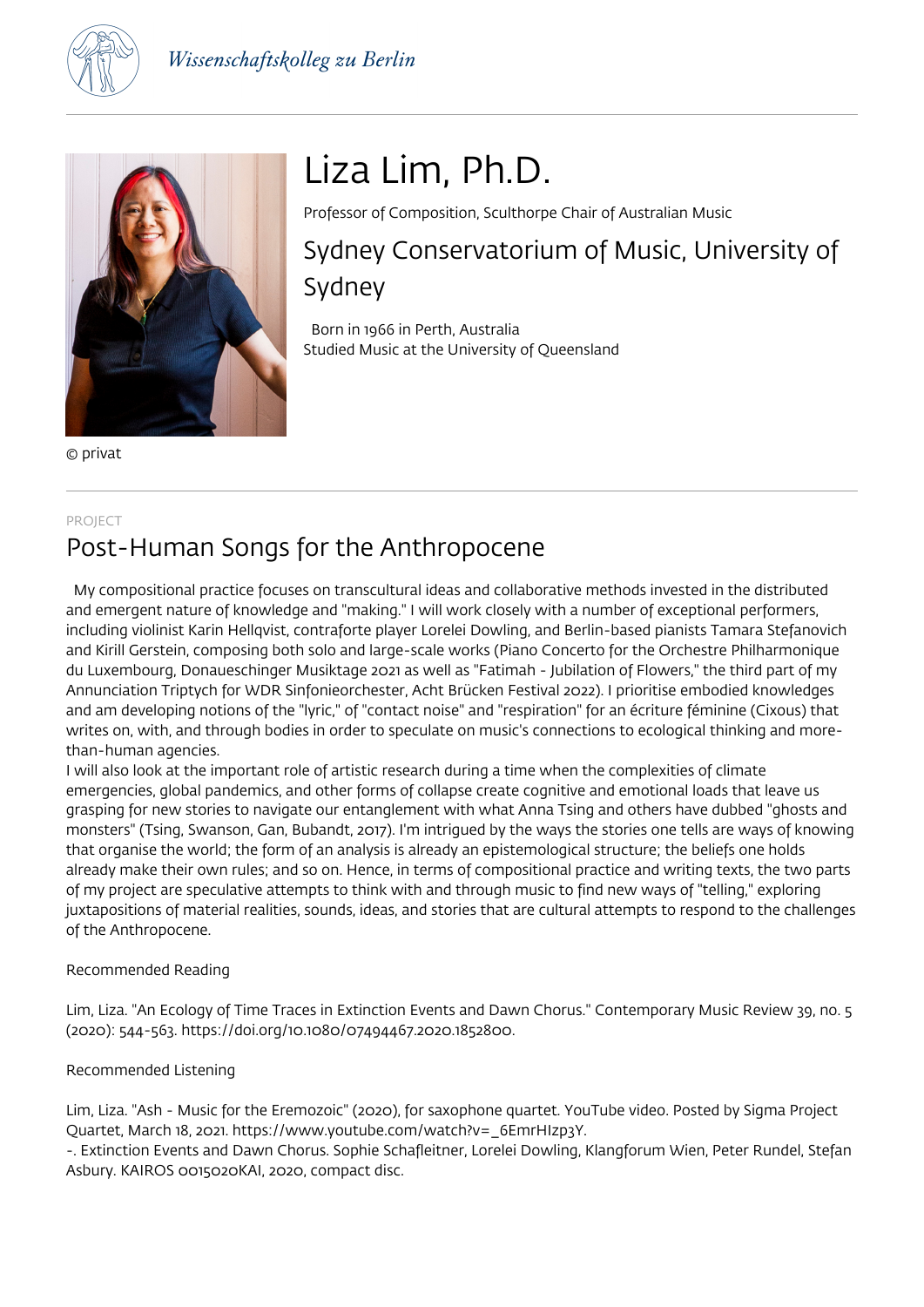TUESDAY COLLOQUIUM, 07.12.2021

# Shall we dance? Collaboration, embodiment, ritual

 A workshop-discussion of work in progress together with Swedish violinist Karin Hellqvist. Centred on a project called "the gap", we'll learn some easy steps of a Swedish folk dance, look at sketches, unpack some aspects of notation, and Karin will play some freshly made music. Themes/questions revolve around embodied practice, the tactility of time, ornamentation as desire and lure, memory, repetition, and ritual.